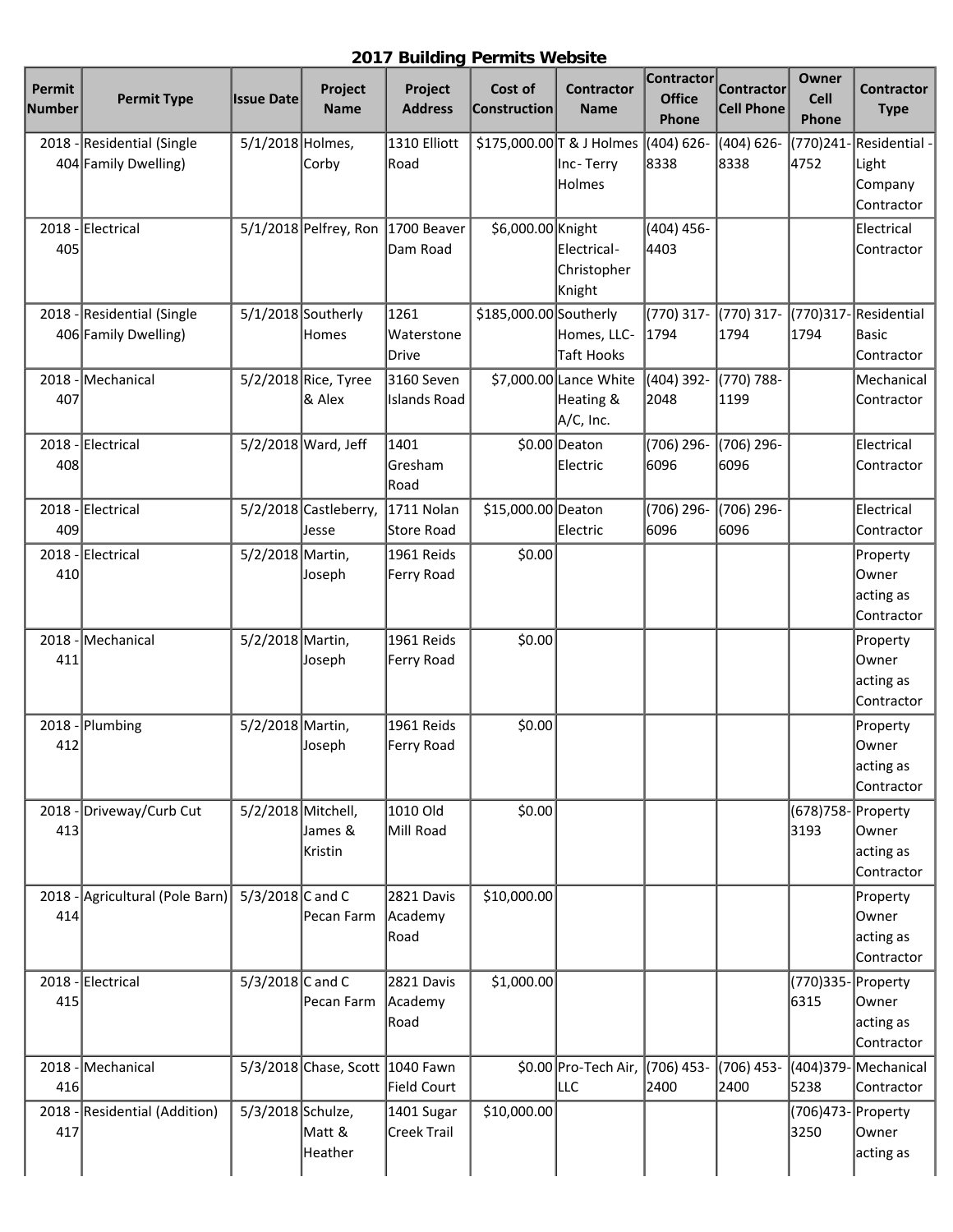|                 |                                                    |                    |                               |                            |                         |                                        |                               |                      |                            | Contractor                                         |
|-----------------|----------------------------------------------------|--------------------|-------------------------------|----------------------------|-------------------------|----------------------------------------|-------------------------------|----------------------|----------------------------|----------------------------------------------------|
| 418             | 2018 - Plumbing                                    | 5/3/2018 Schulze,  | Matt &<br>Heather             | 1401 Sugar<br>Creek Trail  |                         | \$0.00 Bryant Home (707)717-<br>Repair | 9408                          |                      |                            | Plumbing<br>Contractor                             |
| $2018 -$<br>419 | Mechanical                                         | 5/3/2018 Schulze,  | Matt &<br>Heather             | 1401 Sugar<br>Creek Trail  | \$0.00                  |                                        |                               |                      |                            | Property<br>Owner<br>acting as<br>Contractor       |
| 420             | 2018 - Electrical                                  | 5/3/2018 Schulze,  | Matt &<br>Heather             | 1401 Sugar<br>Creek Trail  | \$0.00                  |                                        |                               |                      |                            | Property<br>Owner<br>acting as<br>Contractor       |
|                 | 2018 - Residential (Swimming<br>$421$ Pool)        | 5/4/2018 Perera,   | Albert                        | 1011<br>Adelaide<br>lCourt | \$32,000.00             |                                        |                               |                      | (706)474- Property<br>7017 | Owner<br>acting as<br>Contractor                   |
| 422             | 2018 - Electrical                                  | 5/4/2018 Perera,   | Albert                        | 1011<br>Adelaide<br> Court |                         |                                        |                               |                      |                            | Property<br>Owner<br>acting as<br>Contractor       |
| 423             | 2018 - Residential (Addition)                      | 5/4/2018 Beasley,  | <b>Bobbie Jo</b>              | 2450 Price<br>Mill Road    | \$10,000.00             |                                        |                               |                      | (706)817- Property<br>1267 | Owner<br>acting as<br>Contractor                   |
|                 | 2018 - Residential (Addition &<br>424 Remodel)     |                    | 5/4/2018 Cowan, Ellie         | 3071 Atlanta<br>Highway    | \$85,000.00 Larry Davis |                                        | (404) 697-<br>7054            | (404) 697-<br>7054   | (706)881-<br>7771          | Residential -<br>Light<br>Commercial<br>Contractor |
| $2018 -$<br>425 | Land Disturbance                                   | 5/4/2018 Glaze,    | Jeremiah &<br>Julie           | Sandy Creek<br>Road        | $$0.00$ King            | Construction<br> Co                    | (678) 249-<br>8487            | $(678)$ 249-<br>8487 |                            | General<br>Contractor                              |
| 426             | 2018 - Electrical                                  | 5/7/2018 Zapata    | Construction Court            | 1051 Arbor                 | \$5,000.00 Stoddard     | Electric                               | (404) 379- (404) 379-<br>5590 | 5590                 |                            | <b>Electrical</b><br>Contractor                    |
| 427             | 2018 - Residential (Remodel)                       |                    | $5/7/2018$ Haase, Dave        | 1671 Heidi<br>Trail        | \$20,000.00 Daniel A.   | Jones                                  | (706) 347-<br>0024            | (706) 347-<br>0024   | (571)332-<br>4618          | Residential -<br>Light<br>Commercial<br>Contractor |
| 428             | 2018 - Plumbing                                    |                    | 5/7/2018 Pelfrey, Ron         | 1700 Beaver<br>Dam Road    |                         | \$0.00 Georgia<br>Plumbing<br>Experts  | $(678) 522 -$<br>9845         | $(678)$ 522-<br>9845 | (770)560-<br>2962          | Plumbing<br>Contractor                             |
| 429             | 2018 - Plumbing                                    | 5/7/2018 Daniel,   | Joseph                        | 1451<br>Brobston<br>Lane   |                         | \$8,000.00 L.L. Grimes<br>Plumbing     | (478) 452-<br>9175            | (478) 452-<br>9175   |                            | Plumbing<br>Contractor                             |
| 430             | 2018 - Plumbing                                    |                    | 5/7/2018 Ellie Cowan          | 3071 Atlanta<br>Highway    | $$0.00$ Larry           | Mitchell<br>Plumbing inc               | $(770) 527 -$<br>7514         |                      |                            | Plumbing<br>Contractor                             |
|                 | 2018 - Residential (Single<br>431 Family Dwelling) |                    | 5/7/2018 RBC Homes-<br>Lot 26 | 1020<br>Matthew<br>Lane    | \$120,000.00 Smart      | Properties                             | (706) 474-<br>2291            | (706) 474-<br>2291   | (706)474-<br>2291          | Residential<br>Basic<br>Contractor                 |
|                 | 2018 - Residential (Single<br>432 Family Dwelling) | 5/8/2018 Bradford, | Dale                          | Williams<br>Street         | \$175,000.00 Asurety    | Construction                           | (404) 597-<br>5748            | (404) 597-<br>5748   | (404)597-<br>5748          | General<br>Contractor                              |
|                 | 2018 - Agricultural (Pole Barn)                    |                    | 5/8/2018 Lopez, Leo           | 1061                       |                         | \$11,755.00 David/ Barn                |                               |                      | (706)474-Specialty         |                                                    |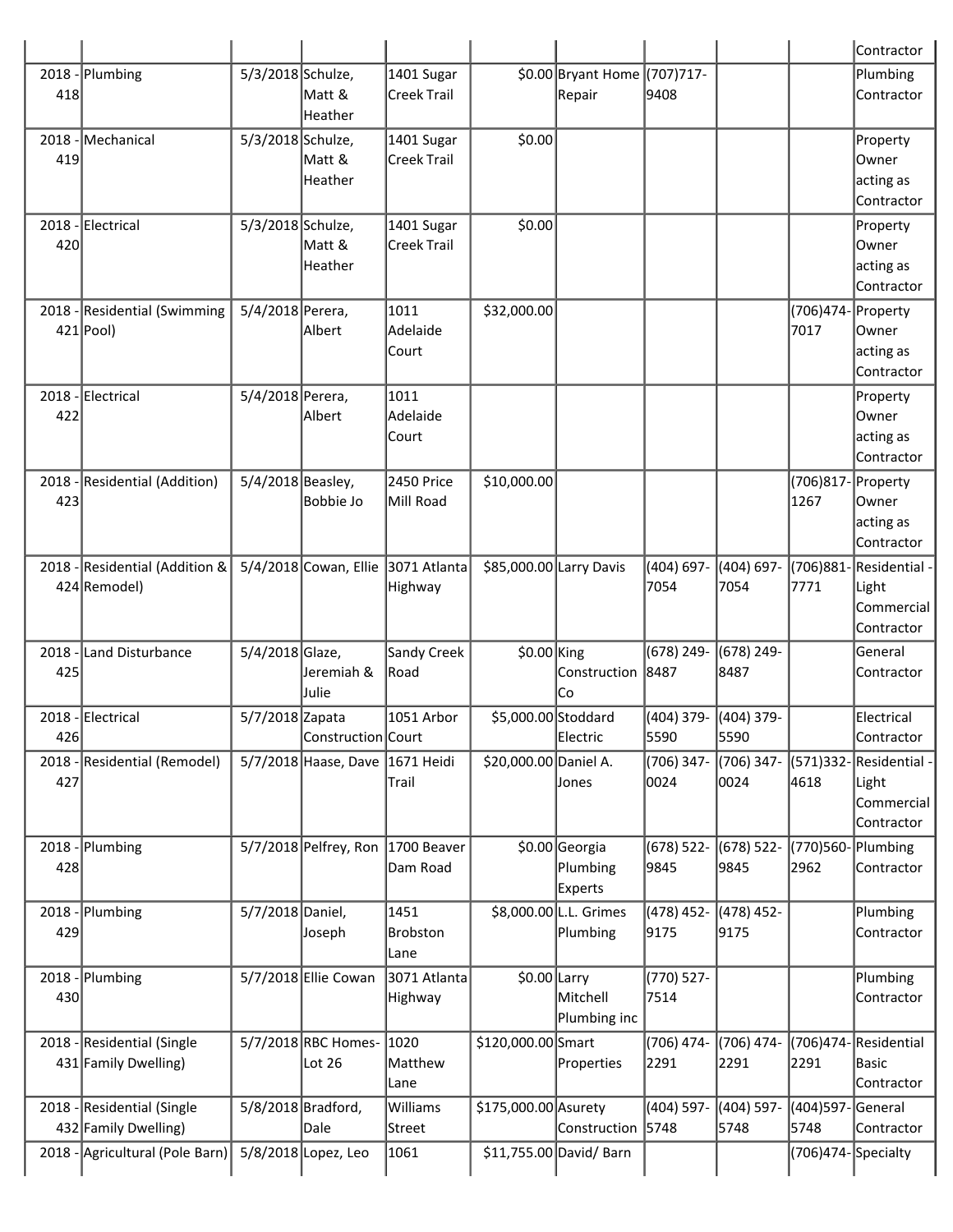| 433             |                                                    |                      |                                            | Pennington<br>Road                    |                         | Kit Solutions                                          |                       |                       | 4004                        | Contractor                       |
|-----------------|----------------------------------------------------|----------------------|--------------------------------------------|---------------------------------------|-------------------------|--------------------------------------------------------|-----------------------|-----------------------|-----------------------------|----------------------------------|
| 434             | 2018 - Mechanical                                  | 5/8/2018 New Leaf    | Homes- Lot<br>71                           | 1501<br>Westminster<br>Way            | \$9,000.00 Wilson       | Bryant AC-<br>Bryant<br>Refrigeration                  | (478) 742-<br>6395    | (478) 742-<br>6395    |                             | Mechanical<br>Contractor         |
| 435             | 2018 - Electrical                                  |                      | 5/8/2018 Southerly<br>Homes                | 1261<br>Waterstone<br>Drive           |                         | \$0.00 McQueen<br>Electric                             | $(678) 878 -$<br>4994 | $(678) 878 -$<br>4994 | (770)317-Electrical<br>1794 | Contractor                       |
|                 | 2018 - Residential (Single<br>436 Family Dwelling) | 5/8/2018 Fuller,     | Joshua                                     | Brownwood<br>Road                     | \$225,000.00            |                                                        |                       |                       | (404)683- Property<br>8220  | Owner<br>acting as<br>Contractor |
| 437             | 2018 - Plumbing                                    |                      | 5/8/2018 Strickland,<br>John               | Old Mill<br>Road                      |                         | \$0.00 Plumbing &<br>More, LLC                         | $(678)$ 414-<br>9926  | $(678)$ 414-<br>9926  |                             | Plumbing<br>Contractor           |
| 438             | 2018 - Mechanical                                  | 5/8/2018 Zapata      |                                            | 1051 Arbor<br>Court                   |                         | \$0.00 Air Experts,<br>Inc                             | (770) 787-<br>4580    | (770) 787-<br>4580    |                             | Mechanical<br>Contractor         |
| 439             | 2018 - Residential (Remodel)                       | 5/9/2018 Milford,    | Justin                                     | 2431 Double<br><b>Bridges</b><br>Road | \$50,000.00 Milford     | Consturction                                           |                       |                       | (706)713- Property<br>1061  | Owner<br>acting as<br>Contractor |
| 440             | 2018 - Residential (Remodel)                       |                      | 5/9/2018 MacMillan,<br>Shelley             | 215 E Dixie<br>Hwy                    | \$20,000.00             |                                                        |                       |                       | (706)342- Property<br>1979  | Owner<br>acting as<br>Contractor |
| $2018 -$<br>441 | Mechanical                                         | 5/9/2018 Johns,      | Stewart                                    | 1390 Spears<br>Road                   |                         | Wilson<br>Bryant AC-<br><b>Bryant</b><br>Refrigeration | (478) 742-<br>6395    | (478) 742-<br>6395    |                             | Mechanical<br>Contractor         |
| $2018 -$<br>442 | Mechanical                                         | 5/10/2018 New Leaf   | Homes-Lot<br>70                            | 1511<br>Westminster<br>Way            | \$6,500.00 Wilson       | <b>Bryant AC-</b><br><b>Bryant</b><br>Refrigeration    | (478) 742-<br>6395    | (478) 742-<br>6395    |                             | Mechanical<br>Contractor         |
| 443             | 2018 - Driveway/Curb Cut                           |                      | 5/10/2018 Thompson,<br>David &<br>Amy      | Shiloh Road                           | \$0.00                  |                                                        |                       |                       | (770)560-Property<br>7076   | Owner<br>acting as<br>Contractor |
| 444             | 2018 - Driveway/Curb Cut                           | 5/10/2018 Lopez      |                                            | 2310<br>Apalachee<br>River Road       | \$0.00                  |                                                        |                       |                       | (706)473- Property<br>4244  | Owner<br>acting as<br>Contractor |
| 445             | 2018 - Driveway/Curb Cut                           |                      | 5/10/2018 Harrington/<br>R&D<br>Properties | Fears Road                            |                         | \$0.00 Harrington/<br>R&D<br>Properties                |                       |                       |                             |                                  |
| 446             | 2018 - Plumbing                                    |                      | 5/10/2018 Briar Hollow<br>Farms            | 1150 Briar<br>Lane                    | \$9,000.00 McCart       | Plumbing,<br>Inc                                       | (770) 466-<br>1057    | (770) 466-<br>1057    |                             | Plumbing<br>Contractor           |
| 447             | 2018 - Electrical                                  | 5/10/2018 Key, Brian |                                            | Reese Lane                            |                         | $$0.00$ Stuart<br>Ozburn                               | (770) 652-<br>2267    | (770) 652-<br>2267    |                             | Electrical<br>Contractor         |
| 448             | 2018 - Agricultural (Barn)                         |                      | 5/11/2018 Mabry, Gary 2131 Price           | Mill Road                             | \$32,900.00 Tyson Steel | <b>Building</b><br>Products                            | (229) 776-<br>7588    |                       | (706)206-Specialty<br>2444  | Contractor                       |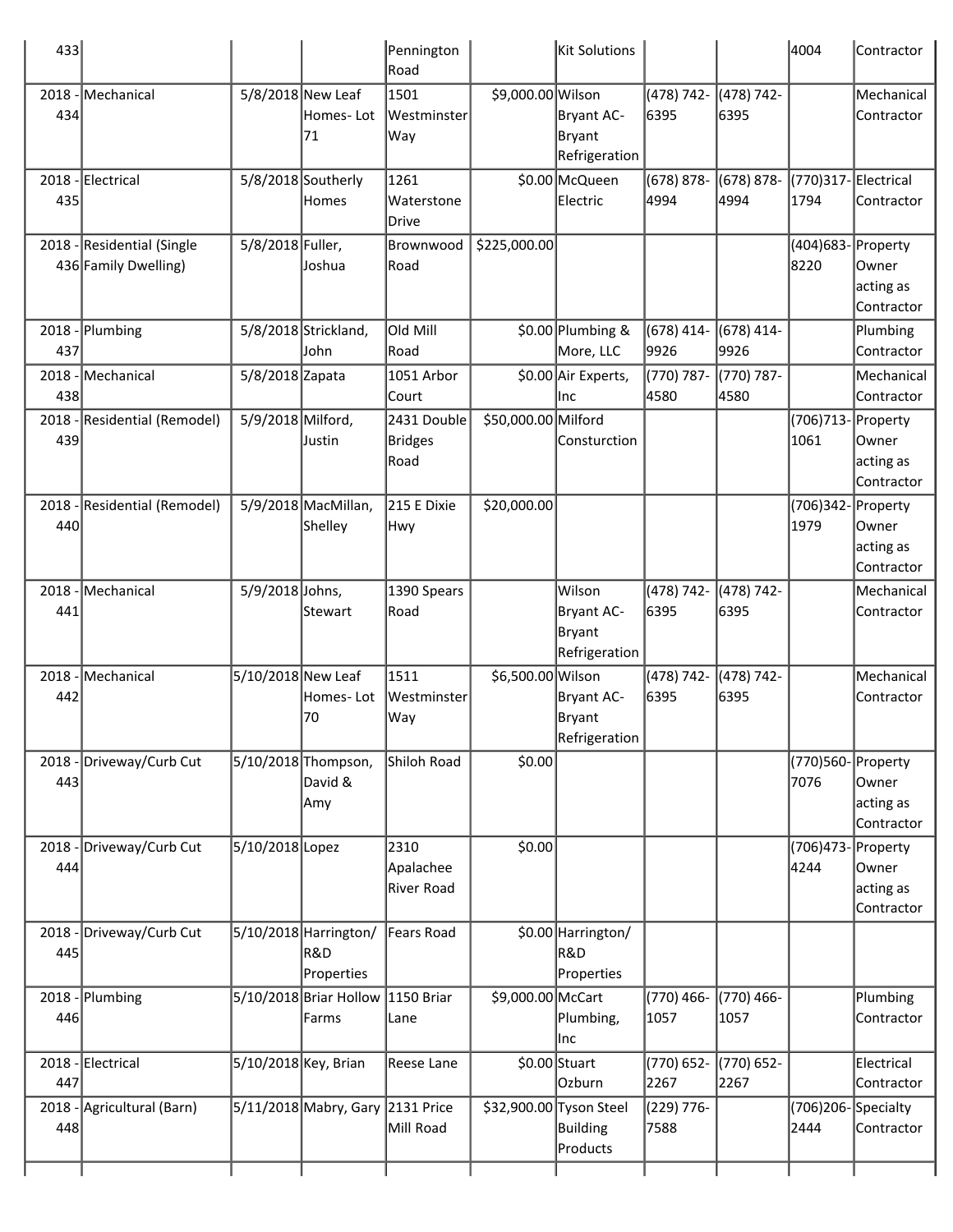|                 | 2018 - Residential (Single<br>449 Family Dwelling) | 5/11/2018 McGowan,  | Miller &<br>Ansley                           | Fairplay<br>Road                        | \$363,000.00            |                                                 |                      |                      | (912)344- Property<br>6925 | Owner<br>acting as<br>Contractor                                        |
|-----------------|----------------------------------------------------|---------------------|----------------------------------------------|-----------------------------------------|-------------------------|-------------------------------------------------|----------------------|----------------------|----------------------------|-------------------------------------------------------------------------|
| 450             | 2018 - Driveway/Curb Cut                           |                     | 5/11/2018 McGowan,<br>Miller &<br>Ansley     | Fairplay<br>Road                        | \$0.00                  |                                                 |                      |                      |                            | Property<br>Owner<br>acting as<br>Contractor                            |
|                 | 2018 - Residential (Boatlift)                      | 5/11/2018 Michael,  |                                              | 1044 Heidi                              | \$11,273.00 Oconee      |                                                 | $(706)$ 453-         | (770) 833-           | (706)474-Specialty)        |                                                                         |
| 451             |                                                    |                     | lSteve                                       | Trail                                   |                         | Boatlifts                                       | 0514                 | 0514                 | 1936                       | Contractor                                                              |
| 452             | 2018 - Residential (Boatlift)                      |                     | 5/11/2018 Beasley, Tim 1150                  | Apalachee<br>Woods Drive                | \$3,800.00 Oconee       | <b>Boatlifts</b>                                | (706) 453-<br>0514   | (770) 833-<br>0514   | (404)863-Specialty<br>7188 | Contractor                                                              |
| 453             | 2018 - Plumbing                                    | 5/14/2018 Johns,    | Stewart                                      | 3990 Spears<br>Road                     |                         | \$25,000.00 Steve Melton (706) 473-             | 3175                 |                      |                            | Plumbing<br>Contractor                                                  |
| 454             | 2018 - Residential (Addition)                      |                     | 5/14/2018 Roten, David 1631 Doster<br>& Jean | Road                                    | \$28,650.00 S&P         | Construction<br>Services/<br><b>Todd Parker</b> | (706) 742-<br>2470   | (706) 202-<br>5550   | 8688                       | (404)403- Residential ·<br>Light<br>Commercial<br>Contractor            |
| $2018 -$<br>455 | Driveway/Curb Cut                                  | 5/14/2018 Mobley    |                                              | Walker Road                             | $$0.00$ Patat           | Building &<br>Remodeling,<br>lInc.              | (770) 846-<br>8360   |                      | 8360                       | (770)846-Residential<br><b>Contractor</b>                               |
| 456             | 2018 - Electrical                                  | 5/14/2018 Horne     |                                              | 1000 Carter<br>Street                   | \$0.00                  |                                                 |                      |                      | (770)527- Property<br>8955 | Owner<br>acting as<br>Contractor                                        |
|                 | 2018 - Residential (Single<br>457 Family Dwelling) | 5/15/2018 Cole      | Contracting<br>Services                      | 1040 Kent<br>Court                      | \$180,000.00 Cole       | Contracting<br>Services, LLC                    | (706) 705-<br>6262   | (678) 472-<br>0363   | (678)472-<br>0363          | General<br>Contractor                                                   |
| 458             | 2018 - Driveway/Curb Cut                           | 5/15/2018 Cole      | Contracting<br>Services                      | 1040 Kent<br> Court                     | \$0.00 Cole             | Contracting<br>Services, LLC                    | (706) 705-<br>6262   | $(678)$ 472-<br>0363 | (678)475-General<br>0363   | Contractor                                                              |
| 459             | 2018 - Driveway/Curb Cut                           |                     | 5/15/2018 Hernandez                          | Mallory<br>Road-Lot 9                   | \$0.00                  |                                                 |                      |                      | (770)568-Property<br>4147  | Owner<br>acting as<br>Contractor                                        |
| 460             | 2018 - Driveway/Curb Cut                           |                     | 5/15/2018 Hernandez                          | Mallory<br>Road-Lot 7                   | \$0.00                  |                                                 |                      |                      |                            | Property<br>Owner<br>acting as<br>Contractor                            |
| 461             | 2018 - Residential (Garage)                        | 5/15/2018 Prickett, | Chuck                                        | 1051 Reese<br>Road                      | \$30,000.00 H & H       | Construction<br>Group                           | (478) 994-<br>2252   | (706) 819-<br>9489   | 1181                       | (678) 725 - Residential<br>Light<br>Commercial<br>Contractor            |
| 462             | 2018 - Mechanical                                  |                     | 5/16/2018 Briar Hollow 1150 Briar            |                                         | \$9,400.00 ACS          |                                                 | (478) 454-<br>3059   | (478) 454-<br>3059   |                            | Mechanical                                                              |
| 463             | 2018 - Residential (Addition)                      | 5/16/2018 Dufort,   | Farms<br>Jeanne                              | Lane<br>1360<br>Apalachee<br>River Road | \$25,000.00 Joey Daniel | Classic<br>Homes, LLC                           | $(404)$ 316-<br>8896 | (404) 316-<br>8896   | 9040                       | Contractor<br>(770)330-Residential<br>Light<br>Commercial<br>Contractor |
|                 |                                                    |                     |                                              |                                         |                         |                                                 |                      |                      |                            |                                                                         |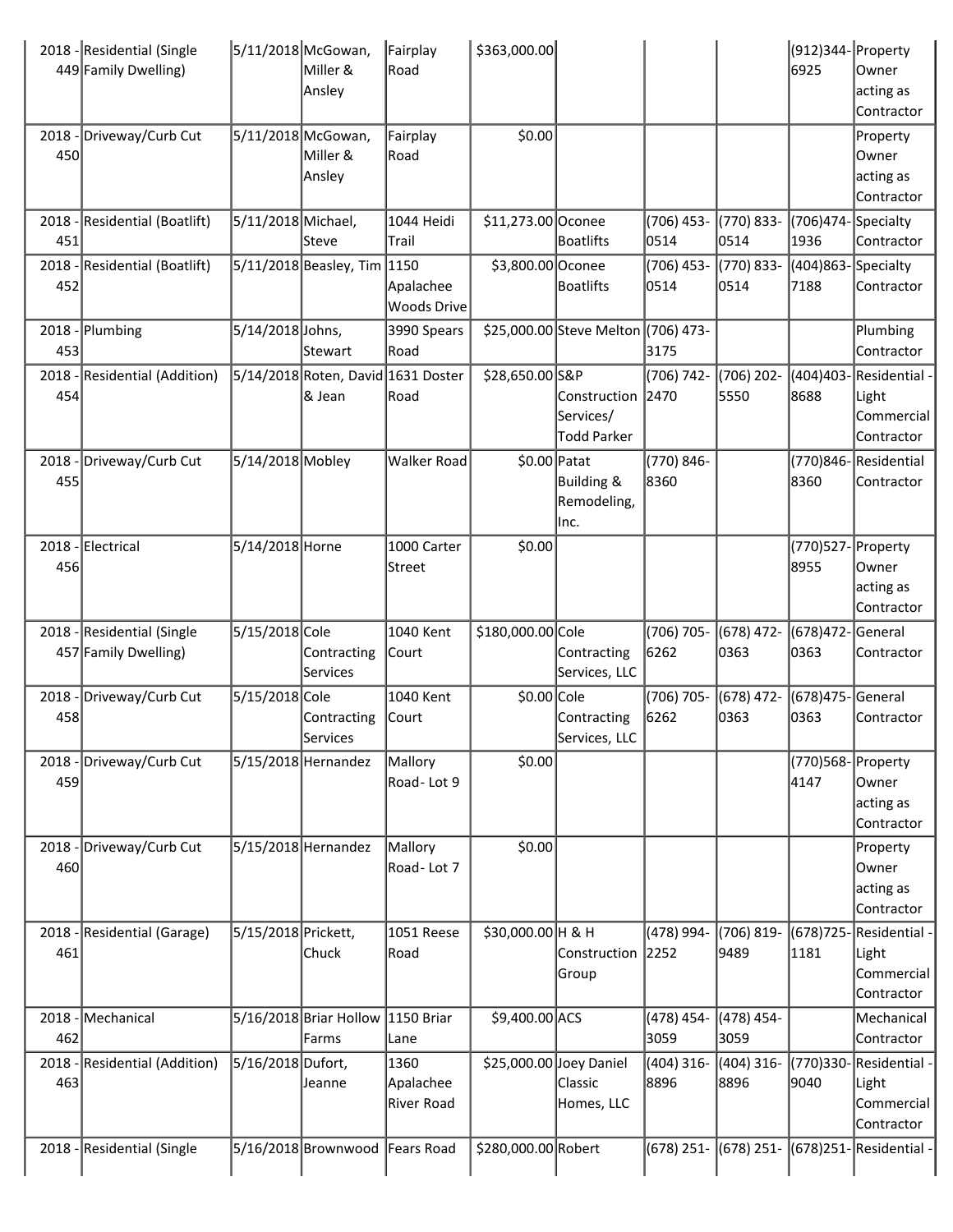|     | 464 Family Dwelling)                                                     |                       | Estates-Lot                                    |                             |                    | Harrington                                             | 8029                  | 8029                 | 8029                           | Light<br>lCommercial<br>Contractor                        |
|-----|--------------------------------------------------------------------------|-----------------------|------------------------------------------------|-----------------------------|--------------------|--------------------------------------------------------|-----------------------|----------------------|--------------------------------|-----------------------------------------------------------|
| 465 | 2018 - Mechanical                                                        |                       | 5/17/2018 Castleberry                          | 1711 Nolan<br>Store Road    | \$15,000.00 Orozco | Heating & Air 0238                                     | (706) 340-            | (706) 340-<br>0238   |                                | Mechanical<br>Contractor                                  |
| 466 | $2018$ - Plumbing                                                        | 5/17/2018 Thrower,    | Zach                                           | 1000 Azalea<br>Lane         | \$11,000.00 McCart | Plumbing                                               | (770) 466-<br>1057    | (770) 466-<br>1057   |                                | Plumbing<br>Contractor                                    |
| 467 | 2018 - Driveway/Curb Cut                                                 |                       | 5/17/2018 Hernandez,<br>Stephanie              | Mallory<br>Road             | \$0.00             |                                                        |                       |                      | (706)308-<br>0201              |                                                           |
| 468 | 2018 - Agricultural (Pole Barn) 5/17/2018 Staples, Dan Parks Mill        |                       |                                                | Road                        |                    | \$11,600.00 Jeff Register                              | $(228) 678 -$<br>0971 |                      | (678) 758 - Specialty<br>2336  | Contractor                                                |
|     | 2018 - Residential (Single<br>469 Family Dwelling)                       |                       | 5/17/2018 Meadows on Clack Road<br>Clack-Lot 5 |                             | \$200,000.00 Smart | Properties                                             | (706) 474-<br>2291    | (706) 474<br>2291    | 2291                           | (706)474-Residential<br>Light<br>Commercial<br>Contractor |
| 470 | 2018 - Electrical                                                        | 5/17/2018 Holcombe,   | lNoel                                          | 1173<br>Prospect<br>Road    |                    | \$0.00 Madison<br>Electric-<br><b>Charles Bone</b>     |                       |                      | (706)342-Electrical<br>4885    | Contractor/<br>Homeowner                                  |
|     | 2018 - Residential (Single<br>471 Family<br>Dwelling)(Update2016-<br>562 | 5/18/2018 Martin,     | Dewey Paul                                     | 1701 Heidi<br>Trail         | \$62,000.00        |                                                        |                       |                      | (770)231-Property<br>5472      | lOwner<br>acting as<br>Contractor                         |
| 472 | 2018 - Electrical                                                        |                       | 5/18/2018 Ford, Robert 2001 Little             | River Road                  |                    | \$0.00 Nesbitt<br>Repair                               | (706) 474-<br>0617    | (706) 474-<br>0617   | (678) 725 - Electrical<br>9464 | Contractor                                                |
| 473 | 2018 - Electrical                                                        |                       | 5/21/2018 Atha, Allen                          | 1091 White<br>Oak Way       | $$0.00$ A&M        | Mechanical                                             | (706) 894-<br>8328    | (706) 894-<br>8328   |                                | Electrical<br>Contractor                                  |
|     | 2018 - Residential (Accessory<br>474 Building)                           | 5/21/2018 Grant,      | Leonard &<br>Mildred                           | 1051 South<br>Trace         |                    | \$3,200.00 Athens Metal<br>Products of<br>Georgia      | (770) 725-<br>9181    |                      | (706)474-<br>3488              | Specialty<br>Contractor                                   |
| 475 | 2018 - Electrical                                                        | 5/21/2018 Strickland, | John                                           | 3681 Old<br>Mill Road       |                    | \$0.00 Powell<br>Electric &<br>Lighting, Inc.          | (770) 861-<br>7853    | (770) 861-<br>7853   | (404)973-Electrical<br>5271    | Contractor                                                |
| 476 | 2018 - Residential (Dock)                                                |                       | Miller, John<br>Michael                        | 1141 White<br>Oak Way       |                    | \$0.00 Vinyl Deck &<br><b>Dock</b>                     | (706) 485-<br>9042    | (706) 816-<br>9570   | (770)318-Specialty<br>7974     | Contractor                                                |
| 477 | 2018 - Electrical                                                        |                       | 5/21/2018 Lopez, Leo                           | 1061<br>Pennington<br>Road  | \$0.00             |                                                        |                       |                      | (706)474- Property<br>4004     | Owner<br>acting as<br>Contractor                          |
|     | 2018 - Residential (Single<br>478 Family Dwelling)                       | 5/22/2018JC           | Mechanical                                     | 111 Spring<br>Creek Drive   | \$285,000.00 Jake  | McClure-JC<br>Mechanical<br>&<br>Construction,<br>LLC. | (770) 713-<br>7377    | (770) 713-<br>7377   | (770)713-Residential<br>7377   | Basic<br>Contractor                                       |
| 479 | 2018 - Mechanical                                                        |                       | 5/22/2018 Ruark, Zack                          | 3067<br>Wagnon Mill<br>Road | \$0.00             |                                                        |                       |                      |                                | Property<br>Owner<br>acting as<br>Contractor              |
|     | 2018 - Residential (Single<br>480 Family Dwelling)                       | 5/22/2018 Sojka,      | Joseph &<br>Terrie                             | 3540<br>Enterprise<br>Road  | \$175,000.00 Chad  | Cepuran-<br>Crown Ridge<br>Homes                       | $(407)$ 402-<br>5975  | $(407)$ 402-<br>5975 | (912)464-Residential<br>9000   | Basic<br>Contractor                                       |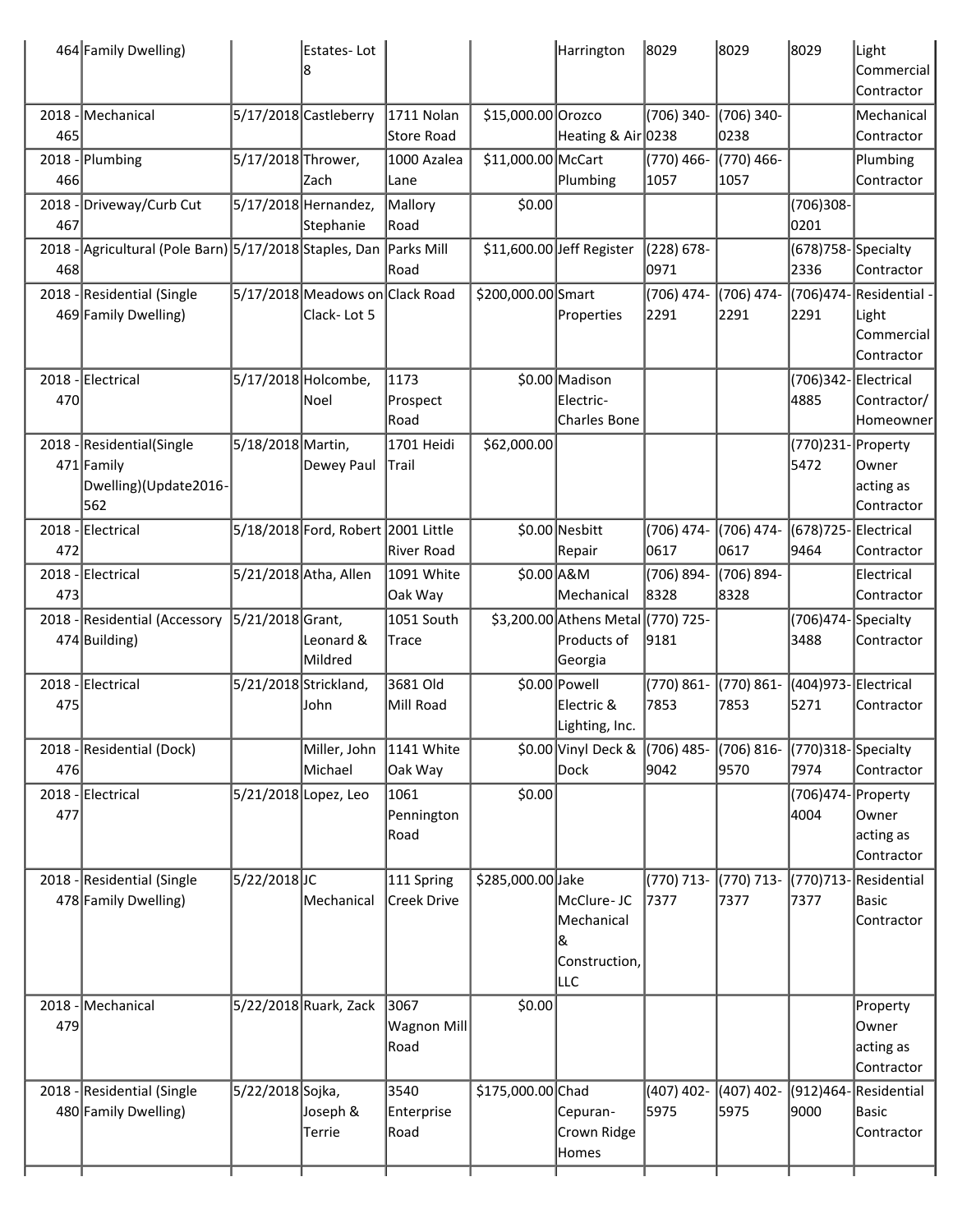|          | 2018 - Mechanical                             |                      | 5/22/2018 White, Kirk  | 243 W. Main         |                          | \$0.00 Apalachee                     | (678) 994-         | $(678)$ 994-       |                       | $(678)519$ -Mechanical  |
|----------|-----------------------------------------------|----------------------|------------------------|---------------------|--------------------------|--------------------------------------|--------------------|--------------------|-----------------------|-------------------------|
| 481      |                                               |                      | & Jessica              | Street              |                          | Air                                  | 3735               | 3735               | 7582                  | Contractor              |
|          | 2018 - Land Disturbance                       | 5/22/2018 Cornelius, |                        | <b>Clarks Fork</b>  |                          | \$0.00 Michael                       |                    | (770) 823-         | (678)614-Grading      |                         |
| 482      |                                               |                      | Wayne &                | Road                |                          | Peters                               |                    | 1364               | 3417                  | Contractor              |
|          |                                               |                      | Sheri                  |                     |                          | Grading                              |                    |                    |                       |                         |
| $2018 -$ | Mechanical                                    | 5/22/2018 Johnson,   |                        | 1181                |                          | \$0.00 First Source                  | (404) 392-         |                    |                       | Mechanical              |
| 483      |                                               |                      | Ernie                  | Waterstone          |                          | Heating & Air 2049                   |                    |                    |                       | Contractor              |
|          |                                               |                      |                        | Drive               |                          |                                      |                    |                    |                       |                         |
|          | 2018 - Residential (Boatlift)                 | 5/23/2018 Slocumb,   |                        | 1451                |                          | \$0.00 Oconee                        | $(706)$ 453-       | (706) 453-         | $(770)$ 653-Specialty |                         |
| 484      |                                               |                      | Martin                 | Morgan              |                          | <b>Boatlifts</b>                     | 0514               | 0514               | 3679                  | Contractor              |
|          |                                               |                      |                        | Drive               |                          |                                      |                    |                    |                       |                         |
|          | 2018 - Plumbing                               | 5/24/2018 Broadwell  |                        | 1060 Chilton        | \$0.00 Keith             |                                      | (478) 552-         | (478) 552-         |                       | Plumbing                |
| 485      |                                               |                      |                        | Woods Road          |                          | McDonald                             | 8259               | 8259               |                       | Contractor              |
|          |                                               |                      |                        |                     |                          | Plumbing,<br>Inc                     |                    |                    |                       |                         |
|          | 2018 - Electrical                             |                      | 5/24/2018 Briar Hollow | 1150 Briar          | \$7,000.00 Stoddard      |                                      |                    | (404) 379-         |                       | Electrical              |
| 486      |                                               |                      | Farms                  | Lane                |                          | Electric                             | (404) 379-<br>5590 | 5590               |                       | Contractor              |
|          |                                               | 5/24/2018 Devevo     |                        |                     |                          |                                      | (770) 957-         |                    |                       | Electrical              |
|          | 2018 - Electrical                             |                      |                        | 1041 River          |                          | \$0.00 Roberts<br>Heating & Air 6731 |                    | (770) 957-<br>6731 | (770)560-<br>6123     | Contractor              |
| 487      |                                               |                      |                        | Farm Way            |                          | & Electrical                         |                    |                    |                       |                         |
|          | 2018 - Mechanical                             | 5/24/2018 Devevo     |                        | 1041 River          |                          | \$0.00 Roberts                       | (770) 957-         | (770) 957-         |                       | Mechanical              |
| 488      |                                               |                      |                        | Farm Way            |                          | Heating & Air 6731                   |                    | 6731               |                       | Contractor              |
|          |                                               |                      |                        |                     |                          | & Electrical                         |                    |                    |                       |                         |
|          | 2018 - Electrical                             | 5/24/2018 Varga      |                        | 1220                |                          | \$0.00 Oconee                        | (706) 224-         | (706) 224-         |                       | Electrical              |
| 489      |                                               |                      |                        | Lawrence            |                          | Electrical-                          | 7081               | 7081               |                       | Contractor              |
|          |                                               |                      |                        | Drive               |                          | James Neal                           |                    |                    |                       |                         |
|          |                                               |                      |                        |                     |                          | Bell                                 |                    |                    |                       |                         |
|          | 2018 - Land Disturbance                       | 5/24/2018 Coody,     |                        | 2931 Atlanta        |                          | \$0.00 Michael                       | (706) 207-         | (706) 207-         | (706)818-             | Swimming                |
| 490      |                                               |                      | Cameron &              | Highway             |                          | Enterprises                          | 7583               | 7583               | 2098                  | Pool                    |
|          |                                               |                      | Beth                   |                     |                          |                                      |                    |                    |                       | Contractor              |
|          | 2018 - Residential (Swimming 5/24/2018 Coody, |                      |                        | 2931 Atlanta        | \$35,400.00 Michael      |                                      | (706) 207-         | (706) 207-         | (706)818-             | Swimming                |
|          | 491 Pool)                                     |                      | Cameron &              | Highway             |                          | Enterprises                          | 7583               | 7583               | 2098                  | Pool                    |
|          |                                               |                      | Beth                   |                     |                          |                                      |                    |                    |                       | Contractor              |
|          | 2018 - Electrical                             | 5/24/2018 Coody,     |                        | 2931 Atlanta        |                          | \$0.00 Oconee                        | (706) 224-         | (706) 224-         |                       | Electrical              |
| 492      |                                               |                      | Cameron &              | <b>Highway</b>      |                          | Electrical-                          | 7081               | 7081               |                       | Contractor              |
|          |                                               |                      | Beth                   |                     |                          | James Neal                           |                    |                    |                       |                         |
|          |                                               |                      |                        |                     |                          | Bell                                 |                    |                    |                       |                         |
| $2018 -$ |                                               |                      |                        |                     | \$0.00                   |                                      |                    |                    |                       |                         |
| 493      |                                               |                      |                        |                     |                          |                                      |                    |                    |                       |                         |
| $2018 -$ | Electrical                                    | 5/24/2018 Johns,     |                        | 3990 Spears         |                          | \$0.00 Chris Peters                  |                    | (706) 347-         |                       | Electrical              |
| 494      |                                               |                      | Stewart                | Road                |                          | Electric                             |                    | 2477               |                       | Contractor              |
| $2018 -$ | Electrical                                    |                      | 5/25/2018 Rice, Tyree  | 3160 Seven          |                          | \$0.00 Paul Stover                   | (770) 905-         | (770) 905-         |                       | Electrical              |
| 495      |                                               |                      | & Alex                 | <b>Island Road</b>  |                          |                                      | 5081               | 5081               |                       | Contractor              |
| $2018 -$ | Electrical                                    | 5/25/2018 New Leaf   |                        | 1501                |                          | \$0.00  J & I Cordon                 | (770) 682-         | (770) 682-         | (706)817-             | Electrical              |
| 496      |                                               |                      | Homes- Lot             | Westmister          |                          | Electric                             | 1706               | 1706               | 2773                  | Contractor              |
|          |                                               |                      | 71                     | Way                 |                          |                                      |                    |                    |                       |                         |
|          | 2018 - Plumbing                               |                      | 5/25/2018 Rice, Tyree  | 3160 Seven          |                          | \$10,000.00 Mac-N-Tyre               | (770) 554-         | (770) 554-         |                       | Plumbing                |
| 497      |                                               |                      | & Alex                 | <b>Islands Road</b> |                          | Plumbing                             | 1881               | 1881               |                       | Contractor              |
|          | 2018 - Residential (Single                    |                      | 5/25/2018 Key, Brian & | 1081 Reese          | \$235,000.00 Ricky Bruce |                                      | $(678)$ 409-       | (678) 409-         |                       | (770)778- Residential - |
|          | 498 Family Dwelling)                          |                      | Melinda                | Lane                |                          |                                      | 5418               | 5418               | 7528                  | Light                   |
|          |                                               |                      |                        |                     |                          |                                      |                    |                    |                       | Commercial              |
|          |                                               |                      |                        |                     |                          |                                      |                    |                    |                       | Contractor              |